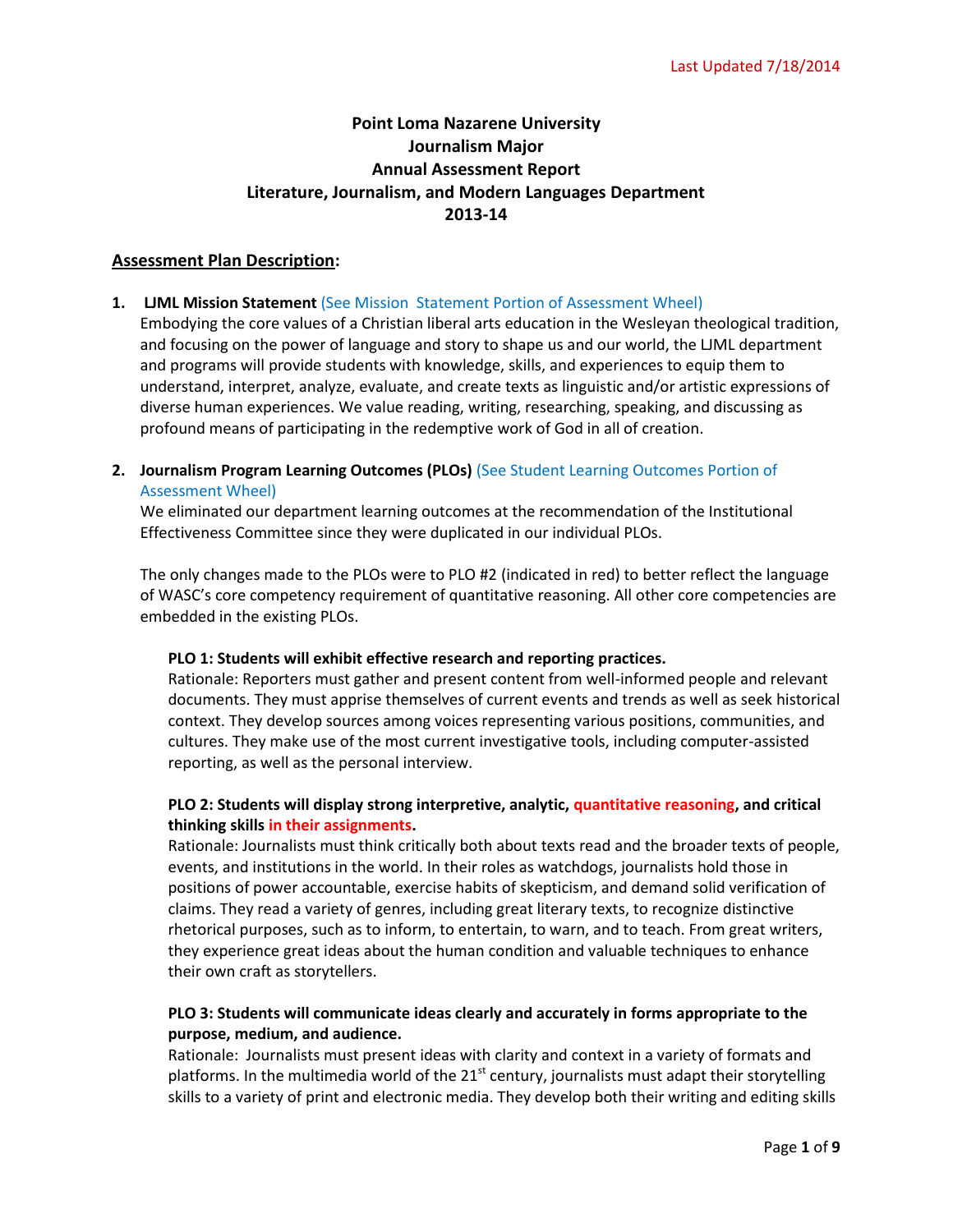working within the particular conventions and best practices of various media platforms and for various audiences.

## **PLO 4: Students will employ appropriate ethical and legal standards and professional codes in their service to their communities and cultures.**

Rationale: Since the expression of the First Amendment to the U.S. Constitution, freedom of the press has been preserved to inform citizens so they can participate most effectively within a democracy. Journalists encounter legal and ethical dilemmas and must exercise good moral decision-making in their professional practices as news gatherers and communicators.

Course Learning Outcomes for all courses with WRI prefixes, including those required in the Journalism Program, are also loaded in the Student Learning Outcomes portion of the Assessment Wheel. These CLOs will remain under on-going revision as needed.

**3. Curriculum Map (See Curriculum Map Portion of Assessment Wheel)** 

We updated PLOs to reflect changes we made. No other changes occurred.

### **4. Multi-Year Assessment Plan** (See Assessment Plan Portion of Assessment Wheel)

We assessed one assignment in WRI 250 – writing a news story that required all of the WASC core competencies except for Oral Communication – which is a formative assignment to measure PLO #2.

We also assessed one assignment in WRI 345 – editing a story that required all of the WASC core competencies except for Oral Communication – which is a summative assignment, also measuring PLO #2.

The same assignment was used for both classes, with the idea that the same assignment for PLO 2 would make the comparison between student performance in WRI 250 and WRI 345 more valuable since it would show where they are in an early journalism class and where they are in a later journalism class. The only difference is that the editing class (WRI 345) students were asked to switch papers and to copy edit the answers of another student to make the assignment more of an editing assignment.

We also used an indirect means of assessment by sending out a survey to our alums from the years 2004-2014. That information will be compiled and discussed at beginning of Fall 2014. Results will be uploaded on Assessment Wheel.

### **5. Methods of Assessment and Criteria for Success** (See Evidence Portion of Assessment Wheel)

The WRI 250 assignment was measured by the *AC&U Rubric for Written Communication* ([AAC&U](http://assessment.pointloma.edu/wp-content/uploads/2014/05/AACU-VALUE_-Written-Commun...pdf)  VALUE Written Commun..) and the goal was for students to achieve a 3 or higher on all five categories of the rubric. The data were collected by Professor Stephen Goforth on Feb. 27, 2014 in the room where the class met. The assignment was hand-delivered and typewritten. Professor Goforth tabulated and analyzed the results.

The WRI 345 assignment was measured by the AC&U rubric for written communication, and the goal was for students to achieve a 3 or higher on all five categories of the rubric. The data were collected by Professor Stephen Goforth on Dec. 5, 2013 in the room where the class met. The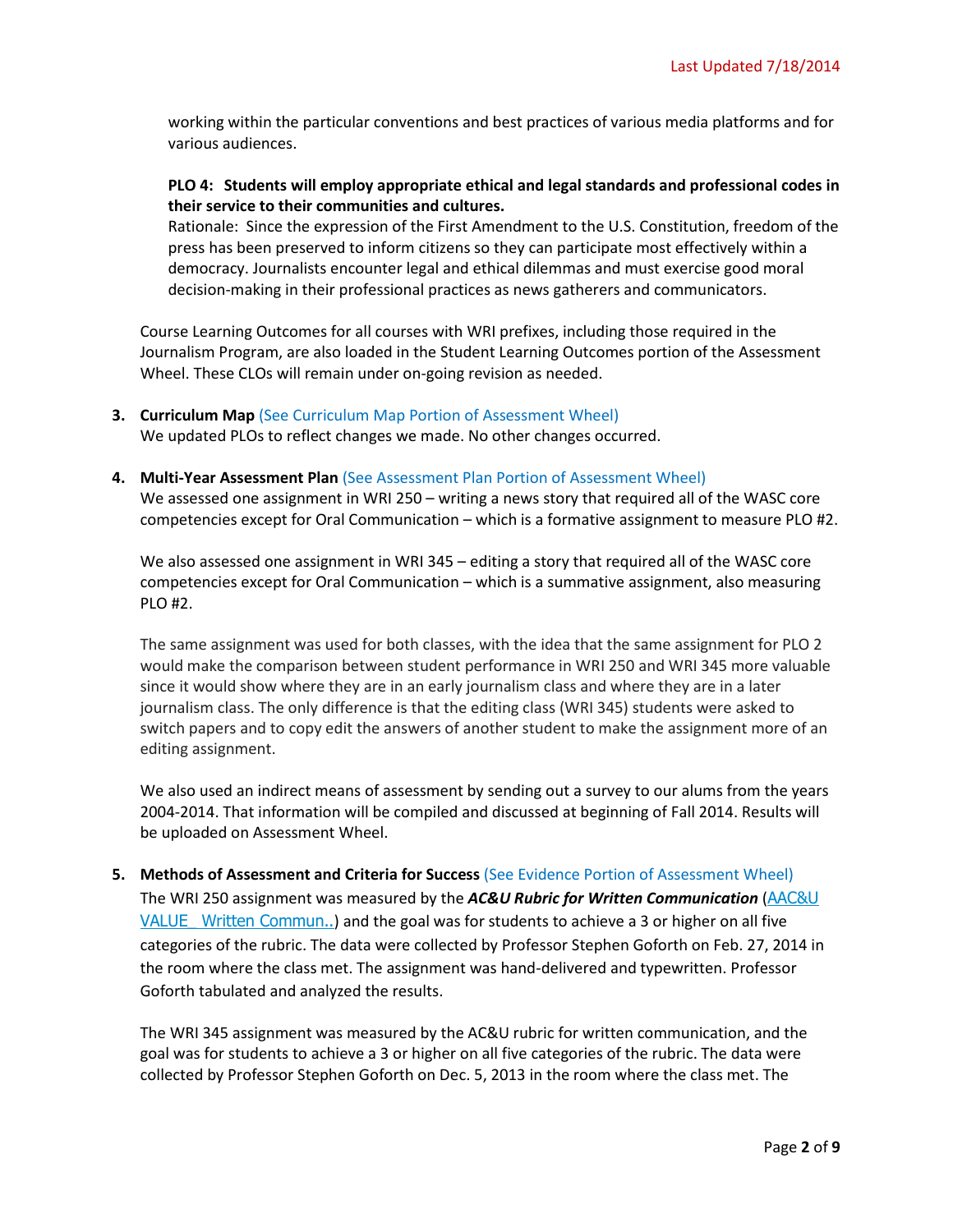assignment was hand-delivered and typewritten. Professor Goforth tabulated and analyzed the results.

# **6. Summary of Data Collected (See Evidence Portion of Assessment Wheel)**

The results for the assignment in WRI 250 are in the Table 1 below.

The results show that 13 of 22 students (59%) reached the goal of 80% proficiency on the assignment and 18 of the 22 students (82%) reached at least 70% proficiency. Since WRI250 is the first journalism class for most of these students (whether the student is a journalism major or not), the results indicate most of the students grasp the concepts related to "interpretive, analytic, quantitative reasoning, and critical thinking skills" taught in the course and required for completion of the assignment.

| <b>Finding</b> | <b>Numeric Result</b><br>out of 5 | Percentage<br><b>Result</b> | <b>Relative to</b> | Journalism    | <b>Met Target</b> |
|----------------|-----------------------------------|-----------------------------|--------------------|---------------|-------------------|
|                |                                   |                             | Class Avg.         | <b>Majors</b> |                   |
| $\mathbf{1}$   | 3                                 | 75                          | $-5$               | <b>NO</b>     | N                 |
| $\overline{2}$ | 3.7                               | 92                          | 12                 | <b>NO</b>     | Y                 |
| 3              | 2.9                               | 73                          | $\overline{7}$     | <b>NO</b>     | $\mathsf{N}$      |
| $\overline{4}$ | 3.85                              | 96                          | 16                 | <b>NO</b>     | Y                 |
| 5              | 4.75                              | 95                          | 15                 | <b>NO</b>     | Υ                 |
| 6              | 4.2                               | 84                          | $\overline{4}$     | <b>NO</b>     | Υ                 |
| $\overline{7}$ | 4.4                               | 88                          | 8                  | <b>NO</b>     | Y                 |
| 8              | 4.65                              | 93                          | 13                 | <b>NO</b>     | Υ                 |
| 9              | 4.55                              | 91                          | 11                 | <b>NO</b>     | Y                 |
| 10             | 4.05                              | 81                          | $\mathbf{1}$       | <b>NO</b>     | Υ                 |
| 11             | 4.1                               | 82                          | $\overline{2}$     | <b>NO</b>     | Y                 |
| 12             | 4.4                               | 88                          | 8                  | <b>NO</b>     | Υ                 |
| 13             | 4.7                               | 94                          | 14                 | <b>NO</b>     | Y                 |
| 14             | 4.9                               | 98                          | 18                 | <b>NO</b>     | Υ                 |
| 15             | 5                                 | 100                         | 20                 | <b>NO</b>     | Υ                 |
| 16             | 3.5                               | 70                          | $-10$              | <b>NO</b>     | N                 |
| 17             | 3.3                               | 66                          | $-14$              | <b>NO</b>     | $\mathsf{N}$      |
| 18             | 3.5                               | 70                          | $-10$              | <b>NO</b>     | N                 |
| 19             | 3.55                              | 71                          | -9                 | <b>NO</b>     | N                 |
| 20             | 4.7                               | 94                          | 14                 | <b>NO</b>     | Y                 |
| 21             | 5                                 | 100                         | 20                 | <b>NO</b>     | Υ                 |
| 22             | 1.85                              | 37                          | $-33$              | <b>NO</b>     | $\mathsf{N}$      |

# **Table 1: WRI 250 Objective Assessments**

The results for the assignment in WRI 345 are in the Table 2 below.

The results indicate that 12 of 13 students (92%) reached the goal of 80% proficiency, an increase of 33%. All of the journalism majors reached this goal. In fact, 10 of the 13 students reached 90%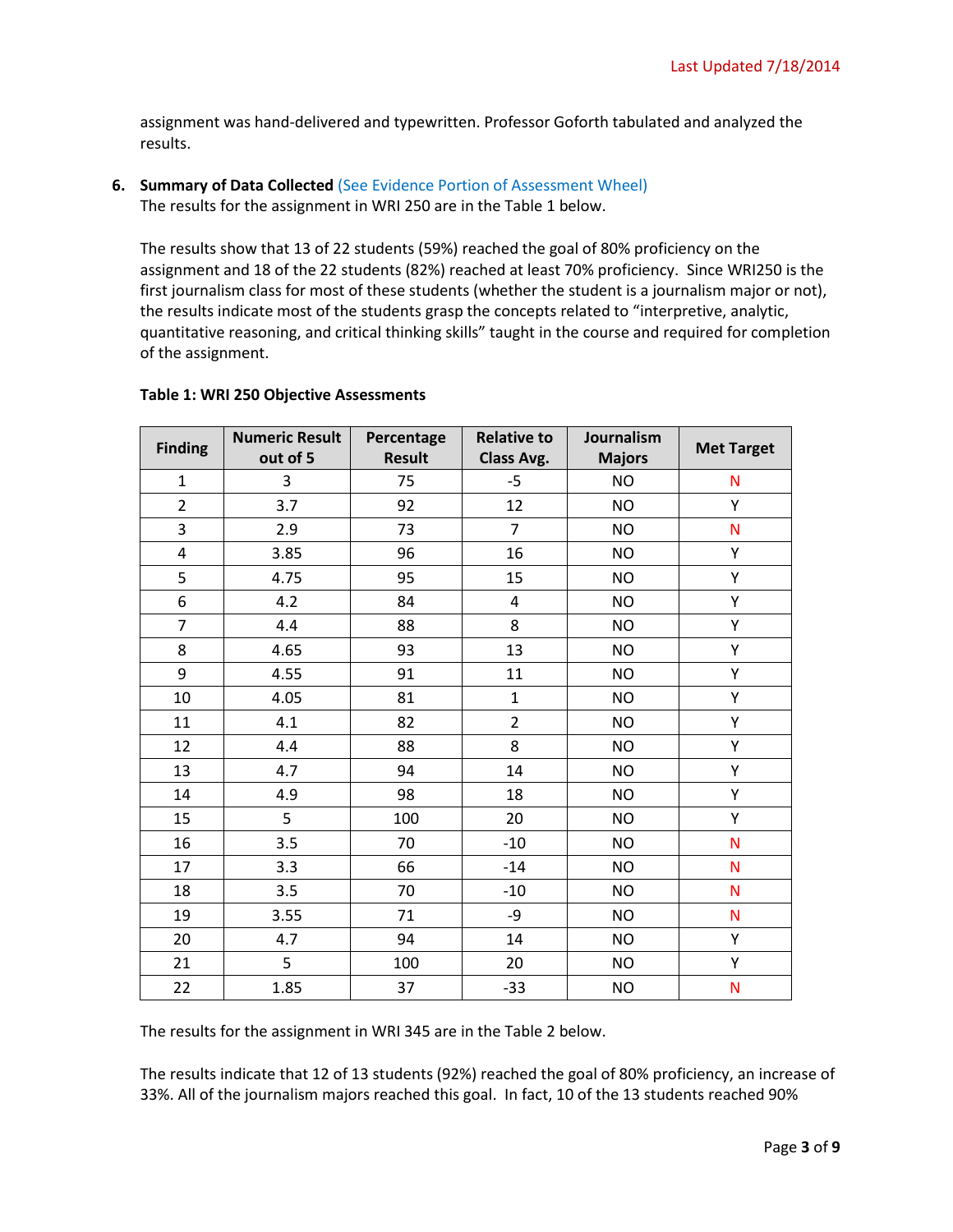proficiency. WRI345 is an upper level journalism class, typically taken when students are well along (or completing) their unit requirements. Therefore, we believe no changes are necessary, given that the results indicate a superior student competency has been achieved when compared to the results of the WRI250 assignment related to "interpretive, analytic, quantitative reasoning, and critical thinking skills."

| <b>Finding</b> | <b>Numeric</b><br><b>Result out of 5</b> | Percentage<br><b>Result</b> | <b>Relative to</b><br>Class Avg. | <b>Journalism</b><br><b>Majors</b> | <b>Met Target</b><br>(Y/N) |
|----------------|------------------------------------------|-----------------------------|----------------------------------|------------------------------------|----------------------------|
|                |                                          |                             |                                  |                                    | All students<br>met target |
| 1              | 4.64                                     | 92                          | 0                                | <b>YES</b>                         |                            |
| $\overline{2}$ | 4.66                                     | 93                          | $\mathbf{1}$                     | <b>YES</b>                         |                            |
| 3              | 5                                        | 100                         | 8                                | <b>YES</b>                         |                            |
| 4              | 4.66                                     | 93                          | $\overline{7}$                   | NO                                 |                            |
| 5              | 4.5                                      | 90                          | $-2$                             | <b>YES</b>                         |                            |
| 6              | 4.4                                      | 88                          | $-4$                             | <b>NO</b>                          |                            |
| 7              | 4.72                                     | 94                          | $\overline{2}$                   | <b>NO</b>                          |                            |
| 8              | 4.72                                     | 94                          | $\overline{2}$                   | <b>YES</b>                         |                            |
| 9              | 4.76                                     | 95                          | 3                                | <b>NO</b>                          |                            |
| 10             | 4.78                                     | 96                          | 4                                | <b>YES</b>                         |                            |
| 11             | 3.96                                     | 79                          | $-13$                            | <b>NO</b>                          |                            |
| 12             | 4.7                                      | 94                          | $\mathbf{1}$                     | <b>YES</b>                         |                            |
| 13             | 4.16                                     | 83                          | -9                               | <b>YES</b>                         |                            |

## **Table 2: WRI 345 Objective Assessments**

### **7. Use of Results**

It appears that it would be useful in the future to set a goal that at least 70 percent of the students meet the assignment targets in WRI 250 and WRI 345.

Once results of alumni survey are in, we (Dean Nelson and Stephen Goforth) will discuss results at opening meetings in Fall 2014 and develop and implement further measurements and improvements throughout the year.

There may be additional changes in preparation for our Program Review Self Study and APC Proposal requirements. Abstracts for APC proposals are due Oct. 10, 2014, and proposals themselves are due November 7, 2014.

### **Appendices**

1) WRI 250 & WRI 345 Key Assignment (same assignment used in both classes)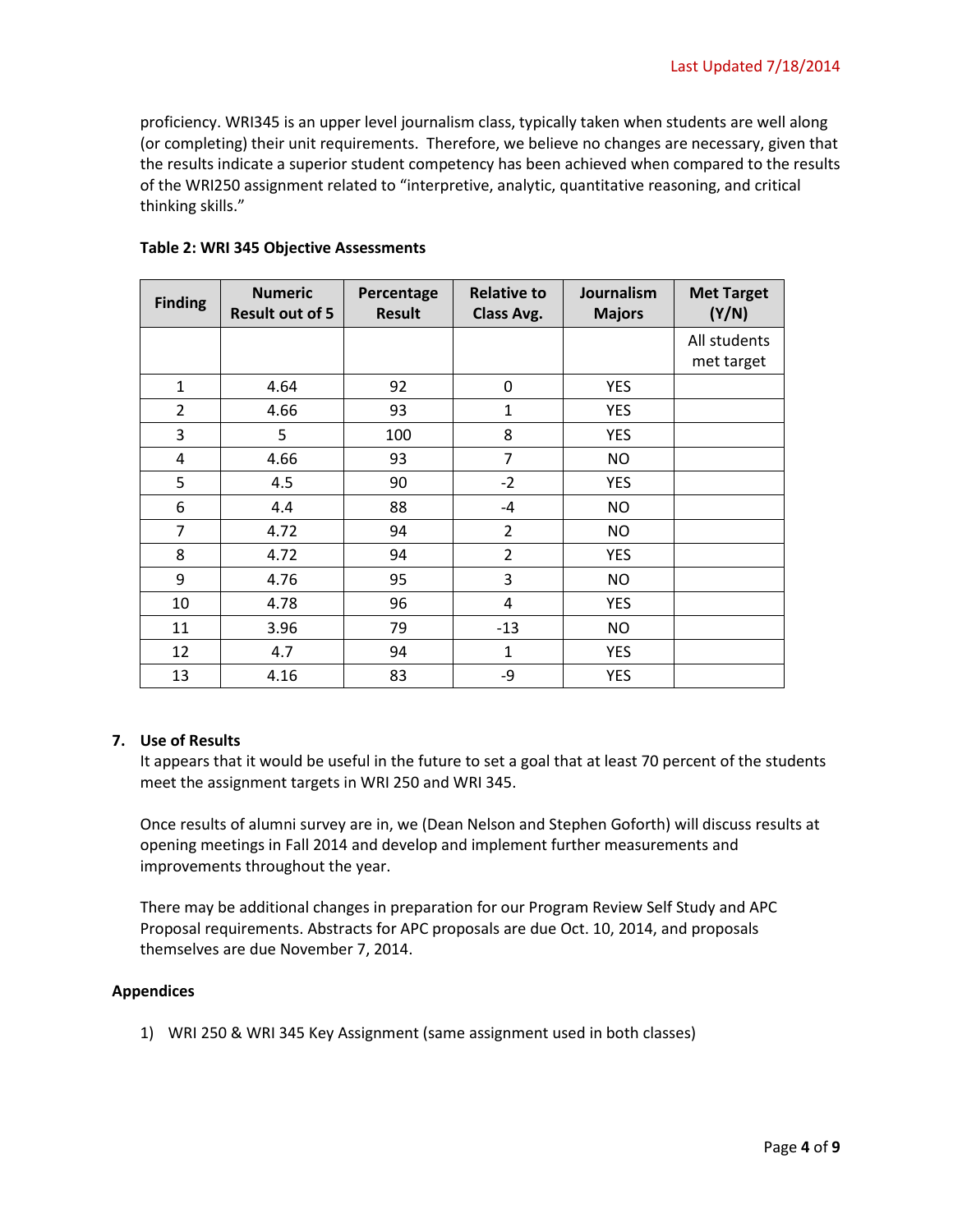### **Appendix 1: WRI 250 & WRI 345 Key Assignment (same assignment used in both classes)**

Name \_\_\_\_\_\_\_\_\_\_\_\_\_\_\_\_\_\_\_\_\_\_\_\_\_\_\_\_\_\_\_\_\_\_\_\_\_\_\_\_\_\_\_\_\_\_\_\_\_\_\_

### **Using Numbers in News Quiz**

### *Do not use a calculator for this exercise.*

*1. This is a real article from a South Carolina TV station. What's wrong with it?*

\_\_\_\_\_\_\_\_\_\_\_\_\_\_\_\_\_\_\_\_\_\_\_\_\_\_\_\_\_\_\_\_\_\_\_\_\_

### **Gas Prices Doubling**

COLUMBIA, SC (WOLO)-- Gas prices nearly doubled over the week, prompting concern from drivers.

Here in the Midlands, ABC Columbia news found prices ranging from \$3.29 a gallon to \$3.45 a gallon.

That's nearly 30 cents higher than prices were two weeks ago, when midlands drivers were paying an average of \$3.08 per gallon.

Experts say that prices could spike even more as we near August, then the Labor Day holiday.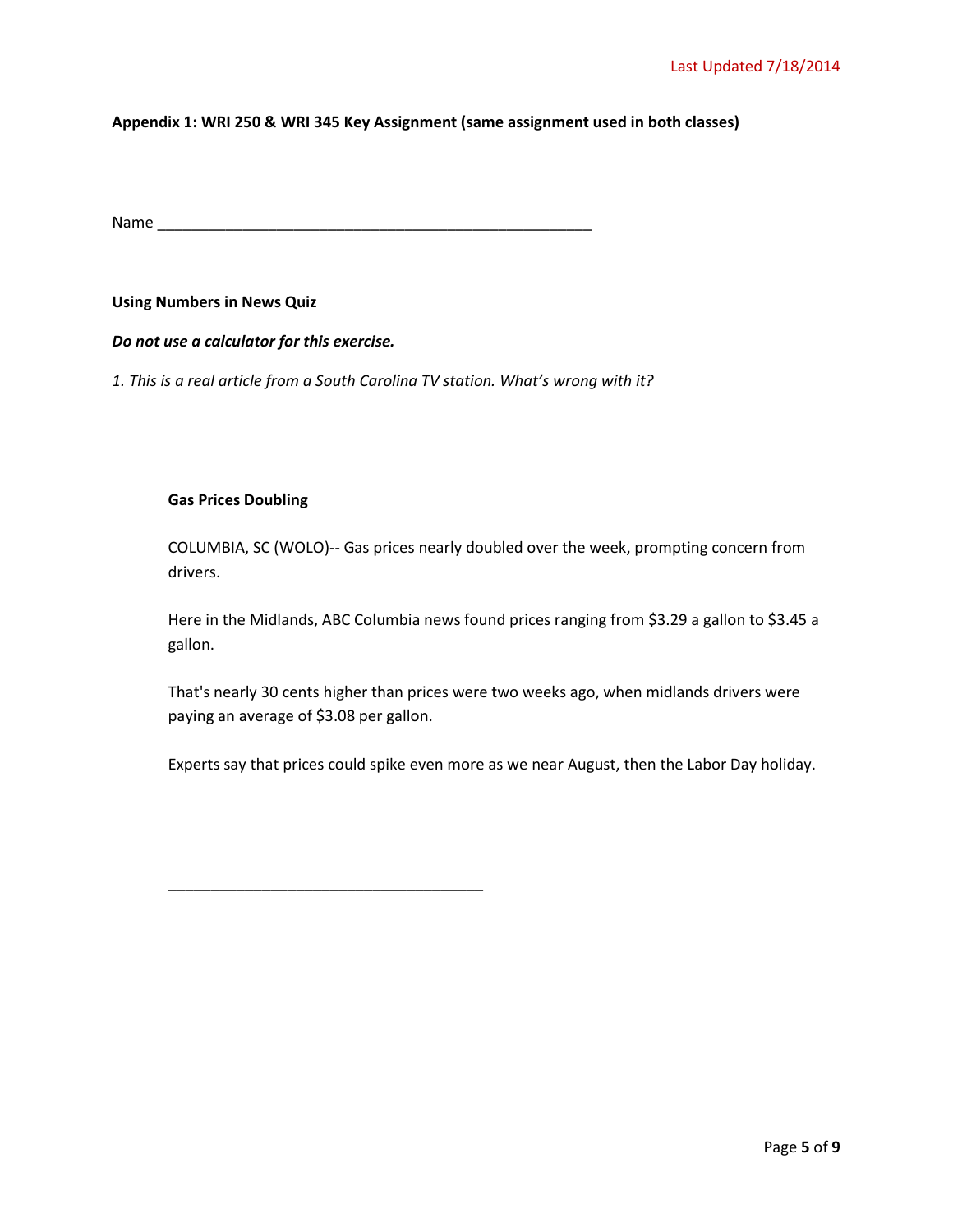2. A student's GPA rose from 3.0 during the fall semester to 4.0 in the spring semester. Express the increase as a percentage.

Define each of the following terms, explaining the different between them.

\_\_\_\_\_\_\_\_\_\_\_\_\_\_\_\_\_\_\_\_\_\_\_\_\_\_\_\_\_\_\_\_\_\_\_\_\_

3. Mean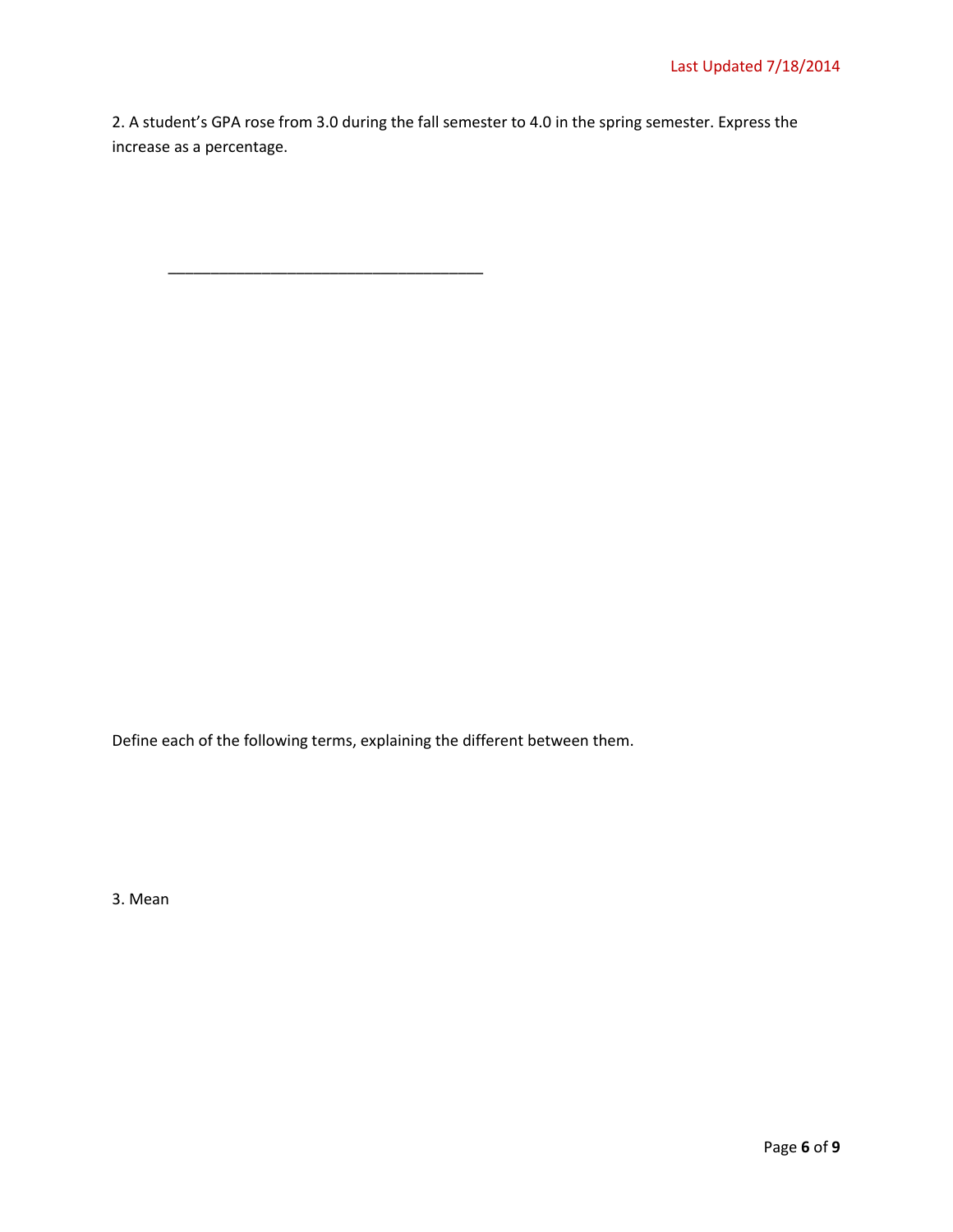4. Median

5. Mode

The rainfall in January for the past five years has been 5 inches, 6.5 inches, 4 inches, 6 inches and 4.5 inches.

6. What the average amount of rainfall? \_\_\_\_\_\_\_\_\_\_\_\_\_\_\_\_\_\_\_\_\_\_\_\_

7. What's the median amount of rainfall?

8. Change 3/20 into a decimal.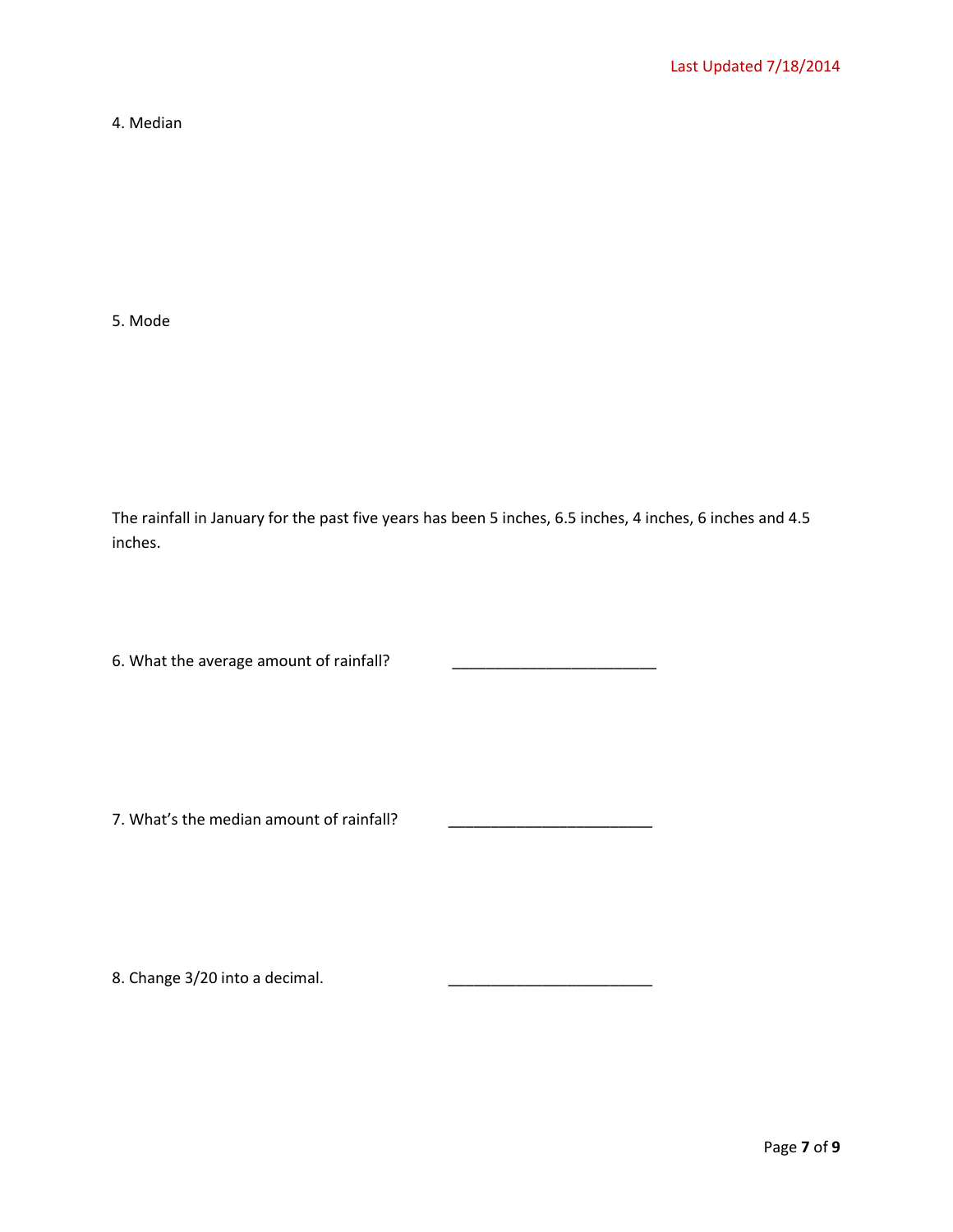9.Use the following information to write a lead for a news story. Please include a *percentage* indicting the difference between the number of crimes reported each year.

Topic: Crime

When: Wednesday morning (you are writing for publication online Wednesday afternoon)

Location: Atlanta, Georgia

Where: The county's H. Lee Dennison Building in downtown Atlanta

Includes: Both violent and property offenses

Source: news conference of Fulton County Executive Steve Bellone

Crimes reported:

2009 - 5,326

2014 - 4,724